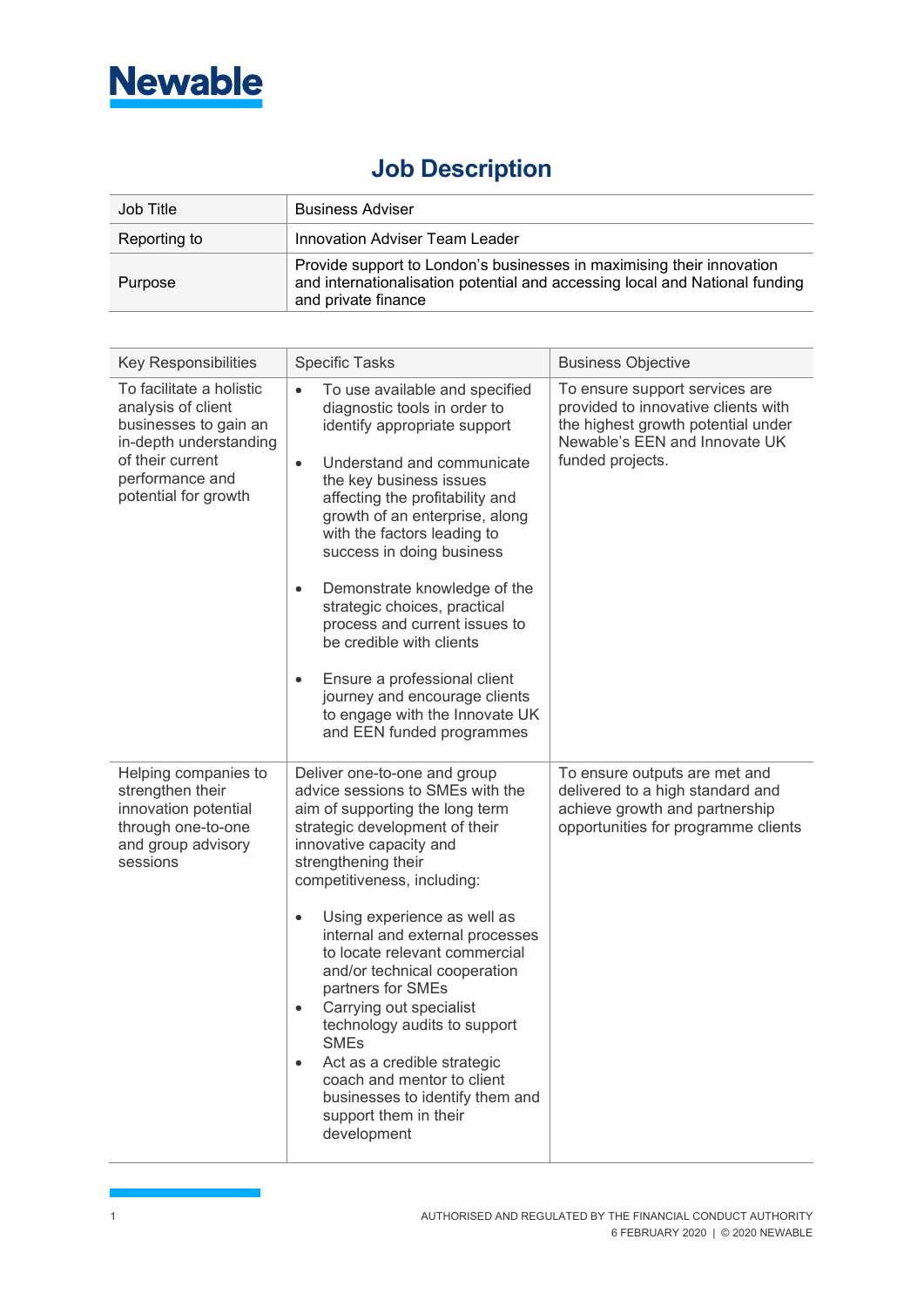

| Promotion of EU and<br><b>National Funding</b><br>opportunities for SMEs                                                                  | Provide targeted funding<br>$\bullet$<br>support to promote more<br>dynamic and internationally<br>competitive SMEs<br>Run events, deliver one to one<br>$\bullet$<br>training sessions, write case<br>studies and blogs to promote<br>the EEN, Horizon Europe,<br>Innovate UK etc. amongst<br>relevant SMEs in London                                                                                                                                                                                                                                                                                                                                                                                                                                                                                                                                                                       | To ensure outputs are met and<br>delivered to a high standard and<br>ensure SMEs access public<br>funding and other finance<br>sources |
|-------------------------------------------------------------------------------------------------------------------------------------------|----------------------------------------------------------------------------------------------------------------------------------------------------------------------------------------------------------------------------------------------------------------------------------------------------------------------------------------------------------------------------------------------------------------------------------------------------------------------------------------------------------------------------------------------------------------------------------------------------------------------------------------------------------------------------------------------------------------------------------------------------------------------------------------------------------------------------------------------------------------------------------------------|----------------------------------------------------------------------------------------------------------------------------------------|
| Helping companies to<br>access local and<br>European funding and<br>private finance                                                       | Identify local and European<br>$\bullet$<br>funding opportunities that suit<br>companies' business needs<br>Advising companies during<br>$\bullet$<br>funding application processes<br>Identify sources of finances<br>$\bullet$<br>available to companies<br>Help companies be investor<br>$\bullet$<br>ready                                                                                                                                                                                                                                                                                                                                                                                                                                                                                                                                                                               | Ensuring clients receive appropriate<br>advice and are able to access<br>funding and private finance                                   |
| To select business<br>support services that<br>meet the agreed<br>needs, from the full<br>range of private and<br>public sector providers | Maintain knowledge of the<br>$\bullet$<br>network, through attendance at<br>events and other networking<br>opportunities<br>Identify business needs and<br>$\bullet$<br>signpost as necessary and<br>appropriate<br>Organise events, as agreed at<br>$\bullet$<br>regional level, to promote<br>various initiatives<br>Organise and co-organise<br>$\bullet$<br>company missions and<br>business matchmaking events<br>with network colleagues and<br>ensure a relevant level of<br>London attendees<br>Work as part of the wider local<br>$\bullet$<br>delivery organisation team<br>referring companies to the<br>other advisers where<br>appropriate and in the interests<br>of the company<br>Act as a sounding board for<br>$\bullet$<br>customers, encourage them<br>and provide clarity and<br>direction when uncertain,<br>communicate news and explain<br>client's responsibilities | Ensuring clients receive appropriate<br>advice and are able to access<br>relevant publicly or privately<br>provided services           |

ī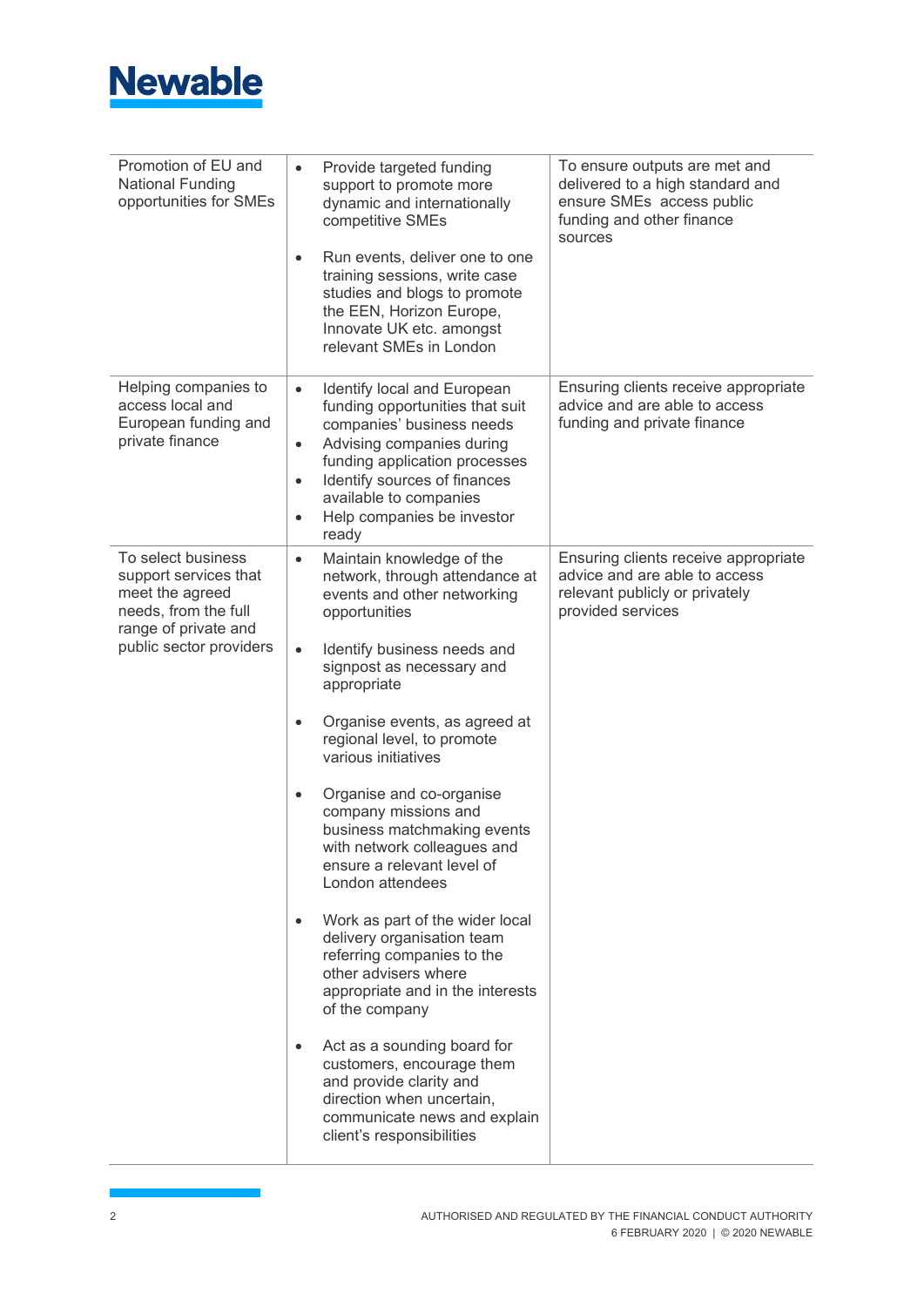

| Element       | Essential                                                                                                                                                                                                                                                                                                                                                                                                                                                                                                                                                                                                                                                                                        | Desirable                                                                                                                                                                                                                                     |
|---------------|--------------------------------------------------------------------------------------------------------------------------------------------------------------------------------------------------------------------------------------------------------------------------------------------------------------------------------------------------------------------------------------------------------------------------------------------------------------------------------------------------------------------------------------------------------------------------------------------------------------------------------------------------------------------------------------------------|-----------------------------------------------------------------------------------------------------------------------------------------------------------------------------------------------------------------------------------------------|
| <b>Skills</b> | Able to express ideas clearly,<br>$\bullet$<br>both verbally, face-to-face, by<br>telephone, and in written<br>communications and actively<br>listen to others logically and<br>accurately<br>Able to accomplish goals by<br>$\bullet$<br>efficiently establishing an<br>appropriate course of action for<br>self and others<br>Good financial, analytical,<br>$\bullet$<br>reasoning and decision-making<br>skills<br>From a risk perspective, ability<br>٠<br>to assess business plans,<br>financial accounts and ancillary<br>information, including personal<br>assessment of potential<br>borrowers<br>Research skills, particularly<br>$\bullet$<br>relating to National and EU<br>funding | Knowledge of SME development<br><b>issues</b><br>Knowledge of other business<br>disciplines (HR, Finance etc.) that<br>impact on business performance<br>Strong communication skills<br><b>Excellent social skills</b><br>Effective networker |
| Qualities     | Effective in identifying<br>$\bullet$<br>problems, seeking pertinent<br>data and recognising important<br>information to solve complex<br>problems and deal with new<br><b>issues</b><br>Actively influences events,<br>$\bullet$<br>rather than passively accepts<br>them, sees opportunities and<br>acts on them and originates<br>action<br>Actively participates as a full<br>$\bullet$<br>member of a team, effectively<br>contributing and sharing<br>information even when it is of<br>no direct personal interest<br>Willingness to learn<br>$\bullet$<br>Flexibility and openness<br>$\bullet$                                                                                          | Interpersonal sensitivity and rapport                                                                                                                                                                                                         |

ī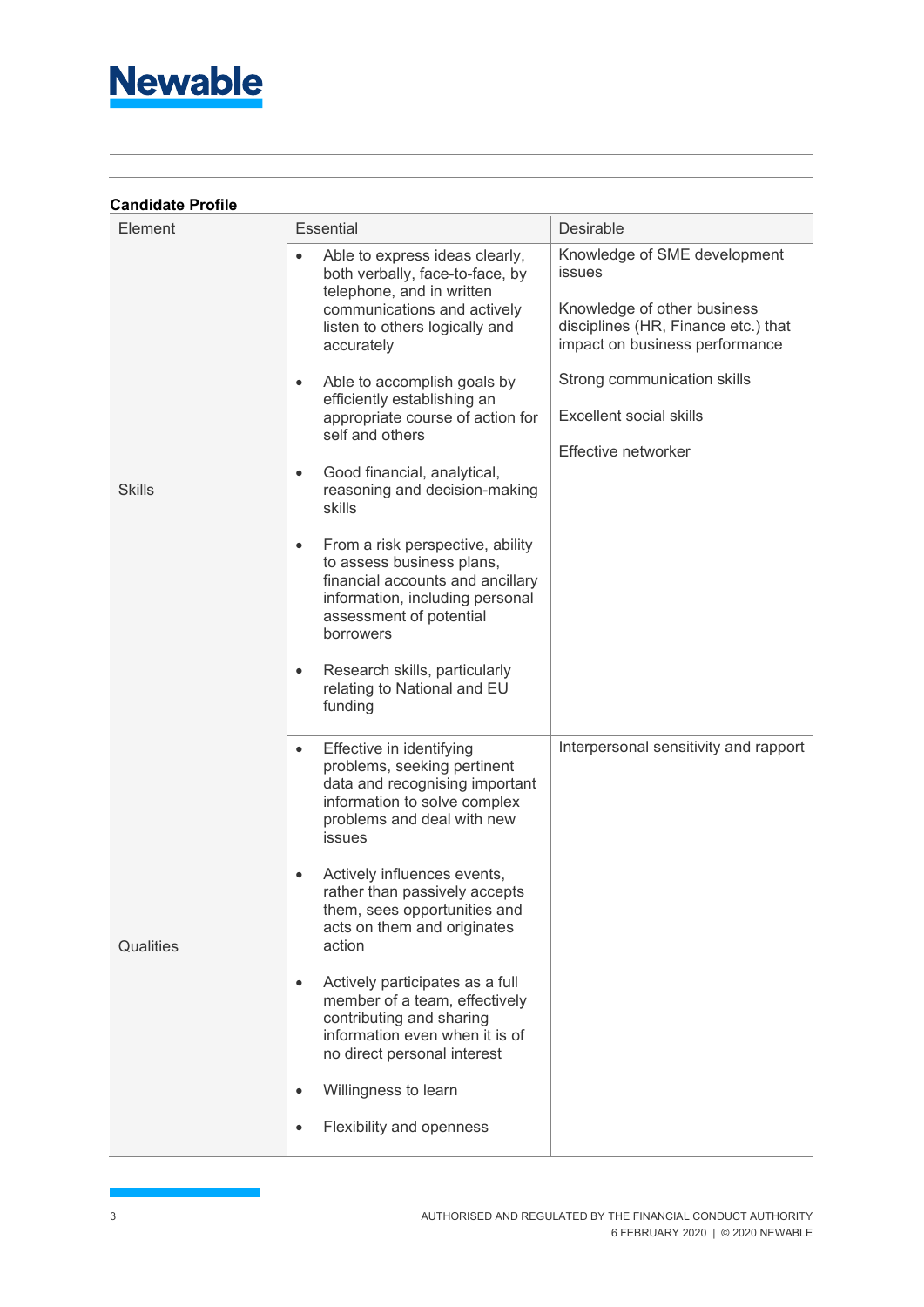

|                             |           | Drive and determination                                                                                                                                                                |                                                                                 |
|-----------------------------|-----------|----------------------------------------------------------------------------------------------------------------------------------------------------------------------------------------|---------------------------------------------------------------------------------|
| Knowledge and<br>Experience | $\bullet$ | Proven experience in the<br>provision of business and<br>innovation support                                                                                                            | Background in either an analytical<br>position or financial services.           |
|                             | $\bullet$ | Strong understanding/proven<br>knowledge of the concept of<br>innovation management                                                                                                    | Demonstrable interest in and<br>understanding of venture capital<br>investment. |
|                             | $\bullet$ | Ability to act as a highly<br>credible business and<br>innovation expert with good<br>understanding of the<br>challenges/barriers to growth<br>faced by high-growth<br>businesses      |                                                                                 |
|                             | $\bullet$ | Familiarity with at least some<br>consulting approaches and<br>tools to recognise and address<br>barriers to successful<br>innovation management                                       |                                                                                 |
|                             | $\bullet$ | In-depth knowledge of the<br>support required to enable<br>companies reach their growth<br>potential, and an understanding<br>of the available support<br>infrastructure at all levels |                                                                                 |
|                             | $\bullet$ | Ability to develop strong<br>relationships with senior<br>management in<br>innovative/growth companies<br>and with a wide range of<br>business support specialists                     |                                                                                 |
|                             |           | Refined networking, business<br>development and advocacy<br>skills                                                                                                                     |                                                                                 |
|                             | $\bullet$ | Knowledge of Innovate UK and<br>European funding programmes<br>and policies, particularly<br>relating to Enterprise                                                                    |                                                                                 |
|                             | $\bullet$ | Experience of public speaking<br>at formal events                                                                                                                                      |                                                                                 |
|                             | $\bullet$ | Knowledge/Experience of<br>Licensing, Technology Transfer<br>and IPR issues.                                                                                                           |                                                                                 |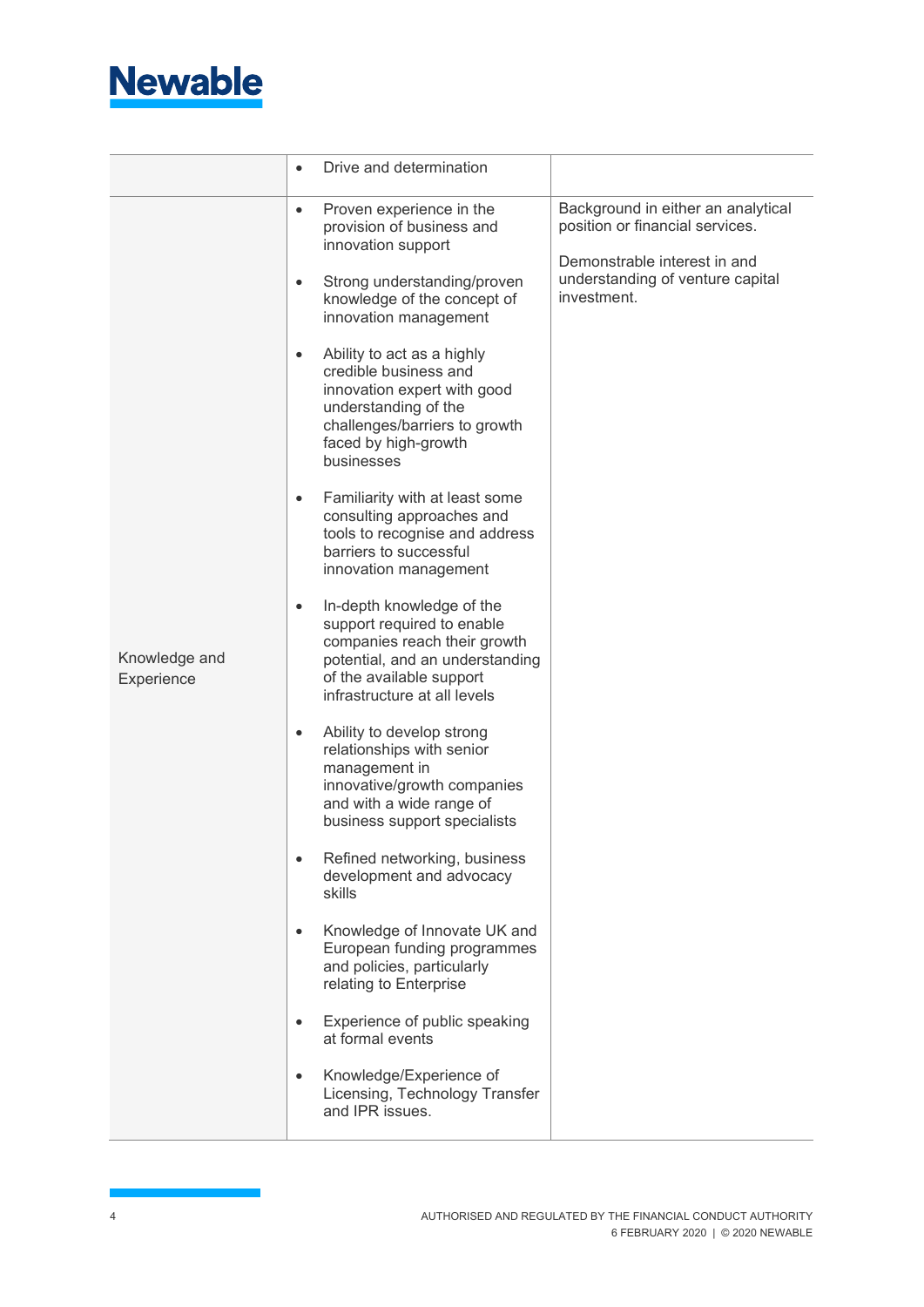

|                | Experience of working with<br>$\bullet$<br>start-up early stage companies                                                                                                                                                                                                                                                                                     |
|----------------|---------------------------------------------------------------------------------------------------------------------------------------------------------------------------------------------------------------------------------------------------------------------------------------------------------------------------------------------------------------|
| Qualifications | <b>Graduate Calibre</b>                                                                                                                                                                                                                                                                                                                                       |
|                | The following is a guide to the behaviour expected from a<br><b>Business Adviser:</b><br>Observe high standards of personal honesty and integrity,<br>$\bullet$                                                                                                                                                                                               |
|                | and act impartially.                                                                                                                                                                                                                                                                                                                                          |
|                | Must not lay themselves open to suspicion of dishonesty.<br>$\bullet$<br>$\bullet$                                                                                                                                                                                                                                                                            |
| Other          | Discharge duties reasonably, comply with the law,<br>including international law and treaty obligations and<br>uphold the administration of justice.                                                                                                                                                                                                          |
|                | Deal with the affairs of the public sympathetically,<br>$\bullet$<br>efficiently, promptly and without bias or<br>maladministration.                                                                                                                                                                                                                          |
|                | At no time engage in activities that might bring<br>$\bullet$<br>discredit on Innovate UK.                                                                                                                                                                                                                                                                    |
|                | Should not misuse their position or information acquired in<br>$\bullet$<br>the course of their duties to further their private interests or<br>those of others.                                                                                                                                                                                              |
|                | Must not put themselves in a position where their duty and<br>$\bullet$<br>private interests conflict or cause such suspicion.                                                                                                                                                                                                                                |
|                | Must not make use of their position to further their own or<br>$\bullet$<br>others' private interests.                                                                                                                                                                                                                                                        |
|                | May not engage in consultancy work on behalf of any company<br>$\bullet$<br>with which Innovate UK or EEN has a contractual relationship<br>or some other close official relationship.                                                                                                                                                                        |
|                | Must not accept gifts, hospitality or benefits of any kind from a<br>$\bullet$<br>third party that might be seen to compromise their personal<br>judgement or integrity and should consider very carefully<br>propriety or possible conflict of interest.                                                                                                     |
|                | Neither the Business Adviser nor any member of their family<br>$\bullet$<br>should accept a gift or hospitality, which would, or might,<br>appear to place the officer under any obligation to the donor,                                                                                                                                                     |
|                | compromise their impartiality or otherwise be improper.<br>Before accepting any hospitality, the Business Adviser should<br>be satisfied that it is conventional hospitality, normal and<br>reasonable in the circumstances, is in the interest of the<br>provision of the business support services and will contribute to<br>its objectives. Also consider; |
|                | The perceived value and whether it will give rise to criticism<br>$\bullet$                                                                                                                                                                                                                                                                                   |
|                | The frequency - is it more than would be regarded normal                                                                                                                                                                                                                                                                                                      |
|                | The potential for embarrassment<br>$\bullet$                                                                                                                                                                                                                                                                                                                  |
|                | The nature of any relationship with the Innovation Team<br>$\bullet$<br>All hospitality must be registered.                                                                                                                                                                                                                                                   |
|                | Ensure their attitude towards others carries no trace of unfair                                                                                                                                                                                                                                                                                               |
|                | discrimination affecting working relationships, behaviour or                                                                                                                                                                                                                                                                                                  |
|                | judgement. Habit and lack of thought is no excuse.                                                                                                                                                                                                                                                                                                            |
|                | All staff has the right to be treated with dignity and respect<br>whilst carrying out their duties or on the Company's premises.<br>Harassment or bullying in any form is totally unacceptable.                                                                                                                                                               |